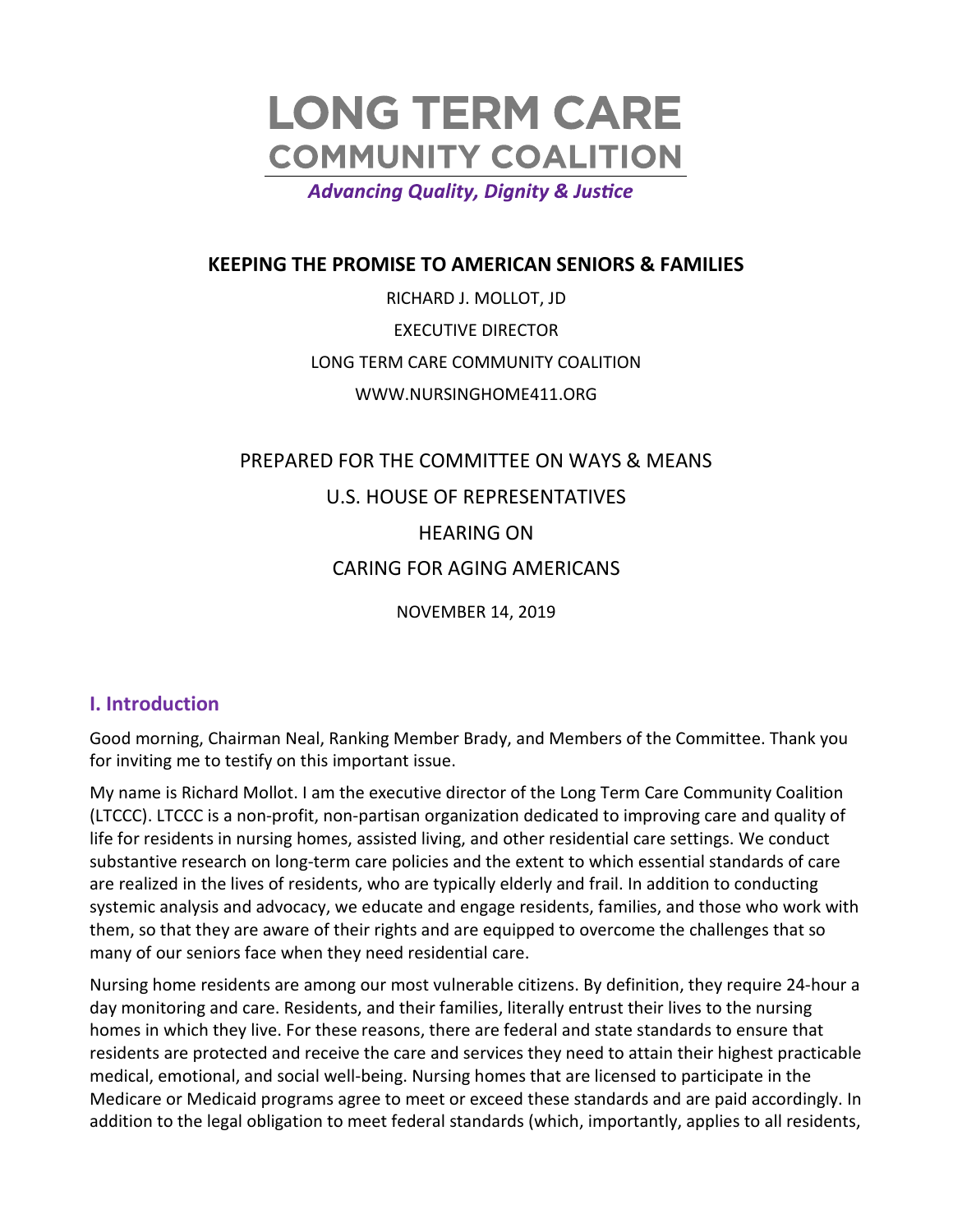no matter who pays for their care), we believe that nursing homes have a moral obligation to ensure that their residents are provided good care and treated humanely.

Importantly, licensure under Medicaid and Medicare is entirely voluntary. Nursing homes that do not wish to meet minimum standards are free to operate as private facilities.

# **II. The Important Standards That Protect America's Seniors & Families**

The federal standards for nursing homes, known as the Requirements for Participation, exist to implement the federal Nursing Home Reform Law, which became law in 1987 in response to numerous reports of horrific conditions in U.S. nursing homes. The Reform Law is a unique piece of legislation in that it explicitly recognizes the individuality of the consumers of nursing home care and the special duty we owe to those who turn to a nursing home for 24-hour a day care. While most laws focus on the actions of the individual or entity to which they apply (for example, environmental laws that establish minimum miles per gallon efficiency for car manufacturers), the standards implementing the Reform Law focus on meeting the needs, desires, and goals of residents as individuals. They recognize that residents are humans, not manufactured products or faceless entities to which services can be perfunctorily delivered. Importantly, they acknowledge the fact that people do not forfeit their rights as citizens when they enter a nursing home.

These standards are robust, in that they touch on a range of areas that are important to the wellbeing of every human being, from access to care that meets professional standards to freedom from unnecessary drugs to the right to make choices about one's schedule. At the same time, the standards provide ample flexibility for providers, so that care and services can be tailored to be appropriate for the individual. To that end, nursing homes are required to review the needs of each individual before accepting him or her into a facility and, when they do accept someone, they are explicitly promising that they can provide the professional care and services – including sufficient numbers of competently trained staff – to meet that individual's needs.

Over the decades, these standards have made a positive difference in the lives of millions of Americans. Most nursing homes look better and smell better than they did 30 years ago. The use of physical restraints, once common, is now rare. The basic humanity and rights of older adults and individuals with disabilities, including dementia, are much better recognized now than they were when the Reform Law passed. At the same time, the federal standards are sufficiently flexible to accommodate our society's changing perceptions of aging and disability over the years.

Unfortunately, the growing sophistication and corporatization of the nursing home industry, coupled with the emergence of powerful industry lobbyists in Washington, state capitols, and even academia, have essentially overrun the enforcement system. The Centers for Medicare and Medicaid Services (CMS), which oversees all licensed nursing home care in this country, now openly refers to nursing homes (rather than residents and families) as their "customers." State and federal enforcement, never robust, have weakened to such a profound extent that even basic safety and dignity are, too often, out of reach. Our analyses of federal data corroborate multiple GAO, OIG, academic, and news media reports that today, as in the 1980s, we are once again facing a serious national crisis in nursing home care.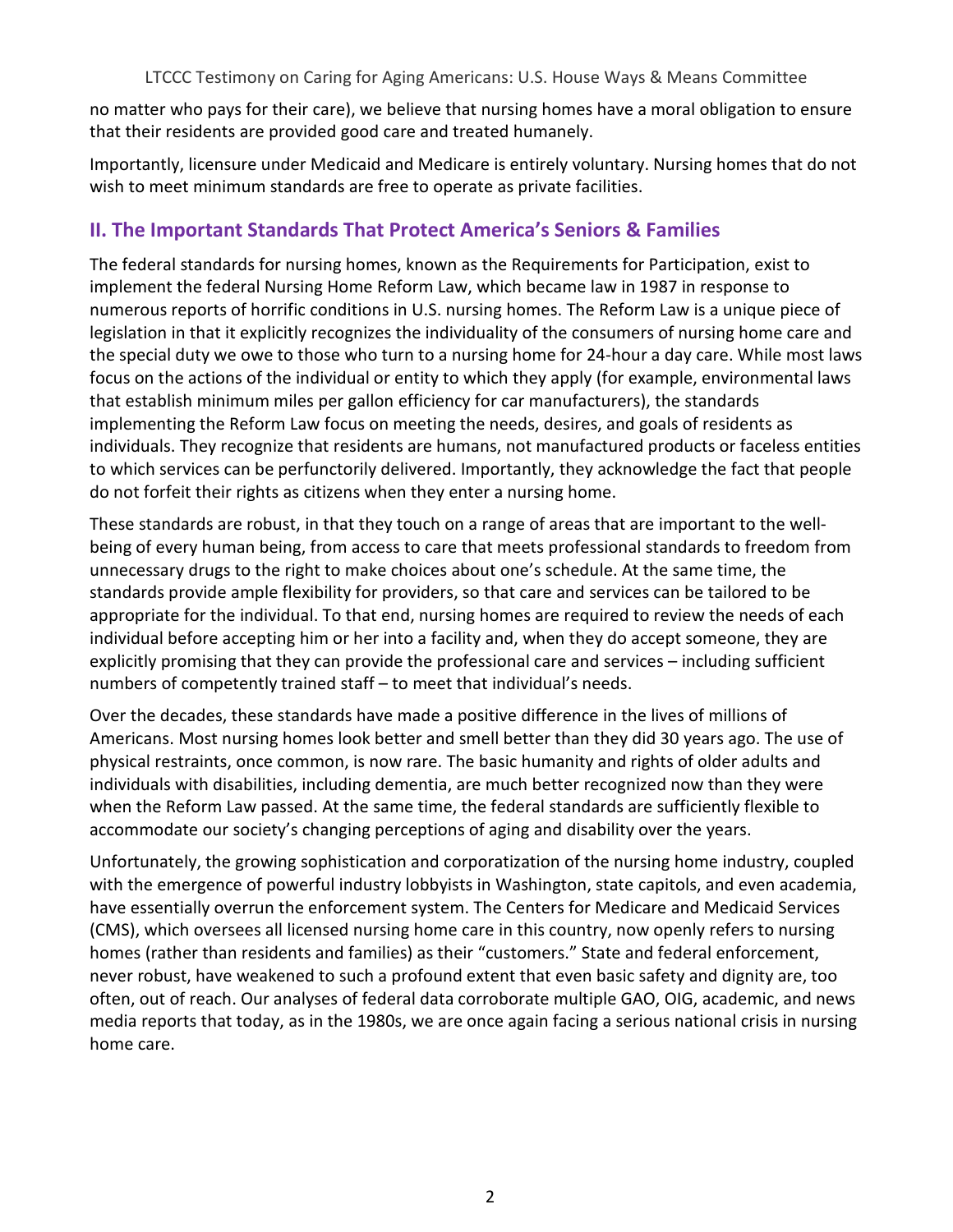# **III. Disconnect Between Standards & Reality for Residents & Families**

As noted above, though current standards are strong, the persistent lack of enforcement of those standards by the states and CMS has resulted in a situation where a sophisticated, profit-driven industry essentially operates as its owners see fit. Some nursing homes honor their promises to residents and families but many do not. In the absence of effective enforcement, there is little to stop nursing home companies from maximizing profits at the expense of resident care.

There is, sadly, an ever-growing body of evidence to support this assertion:

- **Abuse, neglect, even crimes against residents, are longstanding and pervasive problems**. Serious abuse and neglect are persistent, yet entirely avoidable, problems in communities in every state of the country. A 2003 report noted that "vulnerable individuals in these [nursing home and assisted living] settings are at much higher risk for abuse and neglect than older persons who live at home....<sup>"[1,](#page-2-0)[2](#page-2-1)</sup> This assessment remains painfully true today. A recent U.S. HHS Office of the Inspector General (OIG) report found that one in five high-risk hospital emergency room Medicare claims were the result of potential abuse or neglect of nursing home residents. According to the OIG, nursing homes failed to report an estimated 6,608 potential abuse and neglect incidents to the state survey agencies as required by law in 2016.<sup>[3](#page-2-2)</sup> A recent Government Accountability Office (GAO) report found that the number of abuse deficiencies cited in nursing homes more than doubled between 2013 and 2017 (430 and 875, respectively).[4](#page-2-3)
- **Chronic violations of health requirements**. Over 40% of U.S. nursing homes have chronic deficiencies – repeated violations of the same regulatory requirement three or more times in the three years' of inspection results published on Nursing Home Compare.<sup>[5](#page-2-4)</sup> In fact, violations of minimum care standards are so common and widespread that the average U.S. nursing home has eight substantiated violations of minimum health standards per year.<sup>[6](#page-2-5)</sup> Nevertheless, less than half of all nursing homes have received any federal fine whatsoever in the last three years and, of those, the average amount is approximately \$1,600.<sup>[7](#page-2-6)</sup> For nursing

[https://www.cnn.com/interactive/2017/02/health/nursing-home-sex-abuse-investigation/.](https://www.cnn.com/interactive/2017/02/health/nursing-home-sex-abuse-investigation/)

<span id="page-2-0"></span><sup>1</sup> Hawes, Catherine, *Elder Abuse in Residential Long-Term Care Settings: What Is Known and What Information Is Needed?*, National Research Council (US) Panel to Review Risk and Prevalence of Elder Abuse and Neglect, National Academies

<span id="page-2-1"></span>Press (US); 2003. Accessed at https://www.ncbi.nlm.nih.gov/books/NBK98786/.<br><sup>2</sup> See, Mollot, Richard, Valanejad, Dara, and Whang, Sean, *Addressing Abuse, Neglect, and Suspicion of Crime Against Nursing Home Residents: Policy Considerations & Promising Practices* (March 2019). Available at

[https://nursinghome411.org/ltccc-report-abuse-neglect-crime/.](https://nursinghome411.org/ltccc-report-abuse-neglect-crime/) *See*, also, Ellis, Blake and Hicken, Melanie, *Sick, Dying, and Raped in America's Nursing Homes* (February 2017). Available at

<span id="page-2-2"></span><sup>3</sup> Office of Inspector General (OIG), *Incidents of potential abuse and neglect at skilled nursing facilities were not always reported and investigated.* HHS Brief A-01-16-00509 (June 2019). Available at

<span id="page-2-3"></span>https://oig.hhs.gov/oas/reports/region1/11600509.asp.<br><sup>4</sup> Government Accountability Office (GAO). *Improved Oversight Needed to Better Protect Residents from Abuse.* GAO-19-433, (July 2019). Available at [https://www.gao.gov/assets/700/699721.pdf.](https://www.gao.gov/assets/700/699721.pdf)

<span id="page-2-4"></span><sup>5</sup> Mollot, Richard, *Chronic Deficiencies in Care: The Persistence of Recurring Failures to Meet Minimum Safety & Dignity Standards in U.S. Nursing Homes* (2017). Available a[t https://nursinghome411.org/wp-content/uploads/2017/02/LTCCC](https://nursinghome411.org/wp-content/uploads/2017/02/LTCCC-Report-Nursing-Homes-Chronic-Deficiencies-2017.pdf)Report-Nursing-Homes-Chronic-Deficiencies-2017.pdf.<br><sup>6</sup> Nursing Home Compare data set "Provider Info" downloaded 11/11/19. [https://data.medicare.gov/Nursing-Home-](https://data.medicare.gov/Nursing-Home-Compare/Provider-Info/4pq5-n9py)

<span id="page-2-5"></span>[Compare/Provider-Info/4pq5-n9py.](https://data.medicare.gov/Nursing-Home-Compare/Provider-Info/4pq5-n9py) 7 *Id*.

<span id="page-2-6"></span>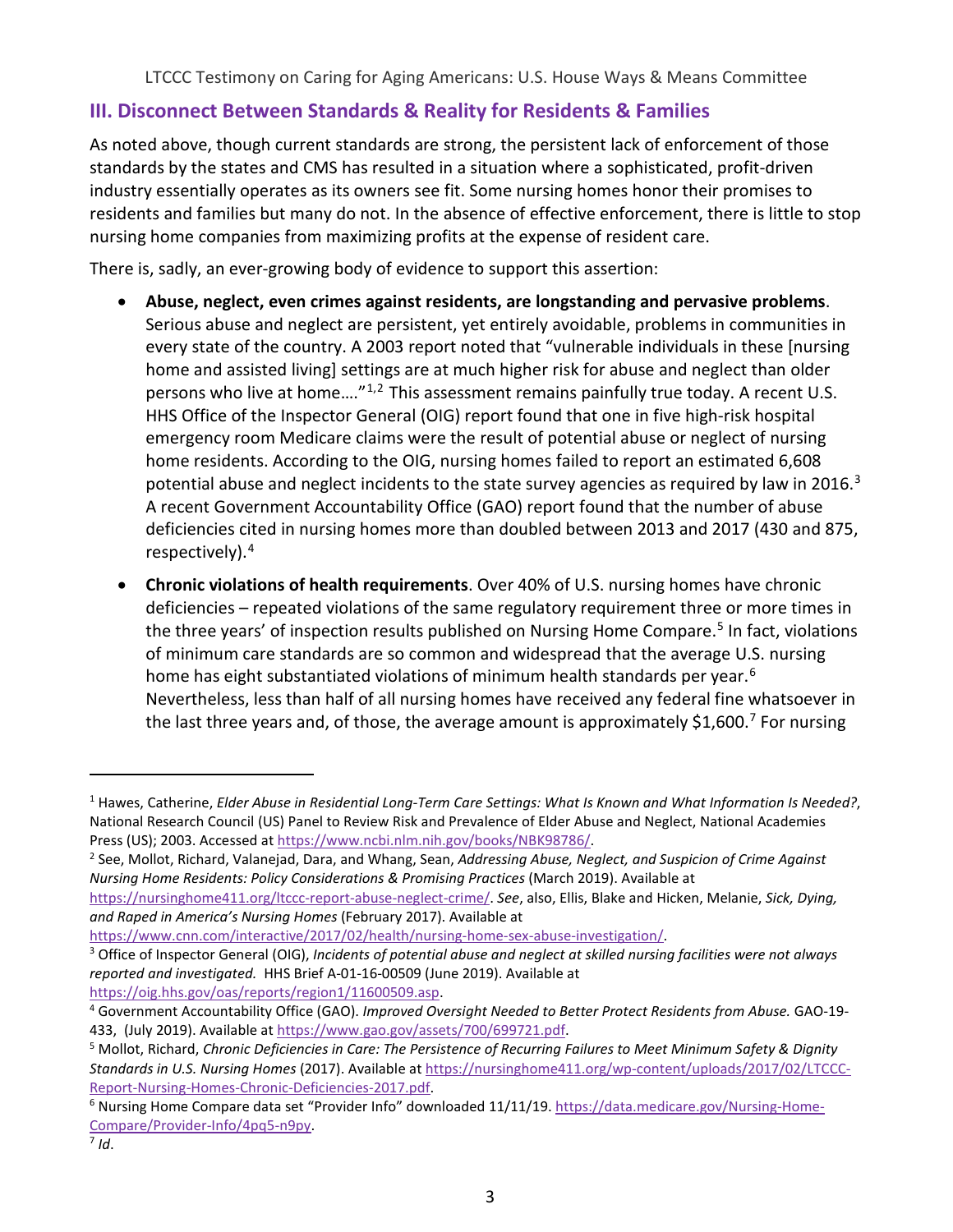homes looking to maximize profits by reducing costs on staffing or services, this is, relatively, a minor expense.

- **Short-term rehab residents at risk**. Many seniors and families are aware of the nursing home industry's poor reputation, but think that going for short-term rehab makes them safe. That is, sadly, untrue. A 2014 OIG study, *Adverse Events in Skilled Nursing Facilities: National Incidence*  Among Medicare Beneficiaries,<sup>[8](#page-3-0)</sup> found that an astonishing one-third of people who went to a **nursing home for short-term care were harmed** within an average of 15.5 days, and that **almost 60% of that harm was preventable and likely attributable to poor care**. This is particularly striking because Medicare reimbursement rates are extremely high. The Medicare Payment Advisory Commission (MedPAC) has reported that nursing homes are overpaid by the Medicare program and have enjoyed margins exceeding 10% for more than 15 consecutive years.<sup>[9](#page-3-1)</sup> Why can't nursing homes take care of these highly profitable patients? What are the implications for our elderly residents, particularly the majority of residents who have dementia?
- **Inadequate access to humane dementia care**. More than 50 percent of residents in assisted living and nursing homes have some form of dementia or cognitive impairment, and 67% of dementia-related deaths occur in nursing homes. Nursing home and assisted living facility safety is of the utmost importance to those living with this disease and their families. Yet far too many facilities fail to anticipate the needs of individuals with dementia or equip their staff with the knowledge and skills necessary to provide comfort and care to residents who are experiencing common behavioral and psychological symptoms of the disease. In what other industry would it be acceptable to be unable to meet the needs of the majority of one's customers?
- **Thousands of elderly residents are chemically restrained with dangerous antipsychotics every day**. The inappropriate antipsychotic drugging of nursing home residents, particularly those with dementia, is a universally recognized, national problem. Despite the Food and Drug Administration's 'black box' warnings against using antipsychotics on elderly patients, they are frequently used to treat the so-called behavioral and psychological symptoms of dementia.

These and other psychotropic drugs are too often used as a form of chemical restraint, sedating residents so that not only their behaviors but also the underlying causes for those behaviors do not have to be addressed by staff. In addition to destroying social and emotional well-being, these drugs greatly increase risks of stroke, heart attack, diabetes, Parkinsonism, and falls. They are *not* clinically indicated for dementia-related psychosis. They *are* associated with a significant increase in death when given to elderly people with dementia.

Though modest progress has been made in reducing inappropriate antipsychotic drugging since the OIG Inspector General sounded the alarm about widespread misuse in 2011,  $^{10}$  $^{10}$  $^{10}$  the most recent data reported by CMS indicate that about 20% of nursing home residents,

<span id="page-3-0"></span><sup>8</sup> Available at [https://oig.hhs.gov/oei/reports/oei-06-11-00370.asp.](https://oig.hhs.gov/oei/reports/oei-06-11-00370.asp) Six percent of those who were harmed died, and more than half were rehospitalized.

<span id="page-3-2"></span>

<span id="page-3-1"></span><sup>&</sup>lt;sup>9</sup> See [http://www.medpac.gov.](http://www.medpac.gov/)<br><sup>10</sup> Levinson, Daniel R., Inspector General, Department of Health and Human Services, *Overmedication of Nursing Home Patients Troubling* (May 2011). Available a[t https://oig.hhs.gov/newsroom/testimony-and](https://oig.hhs.gov/newsroom/testimony-and-speeches/levinson_051011.asp)[speeches/levinson\\_051011.asp.](https://oig.hhs.gov/newsroom/testimony-and-speeches/levinson_051011.asp)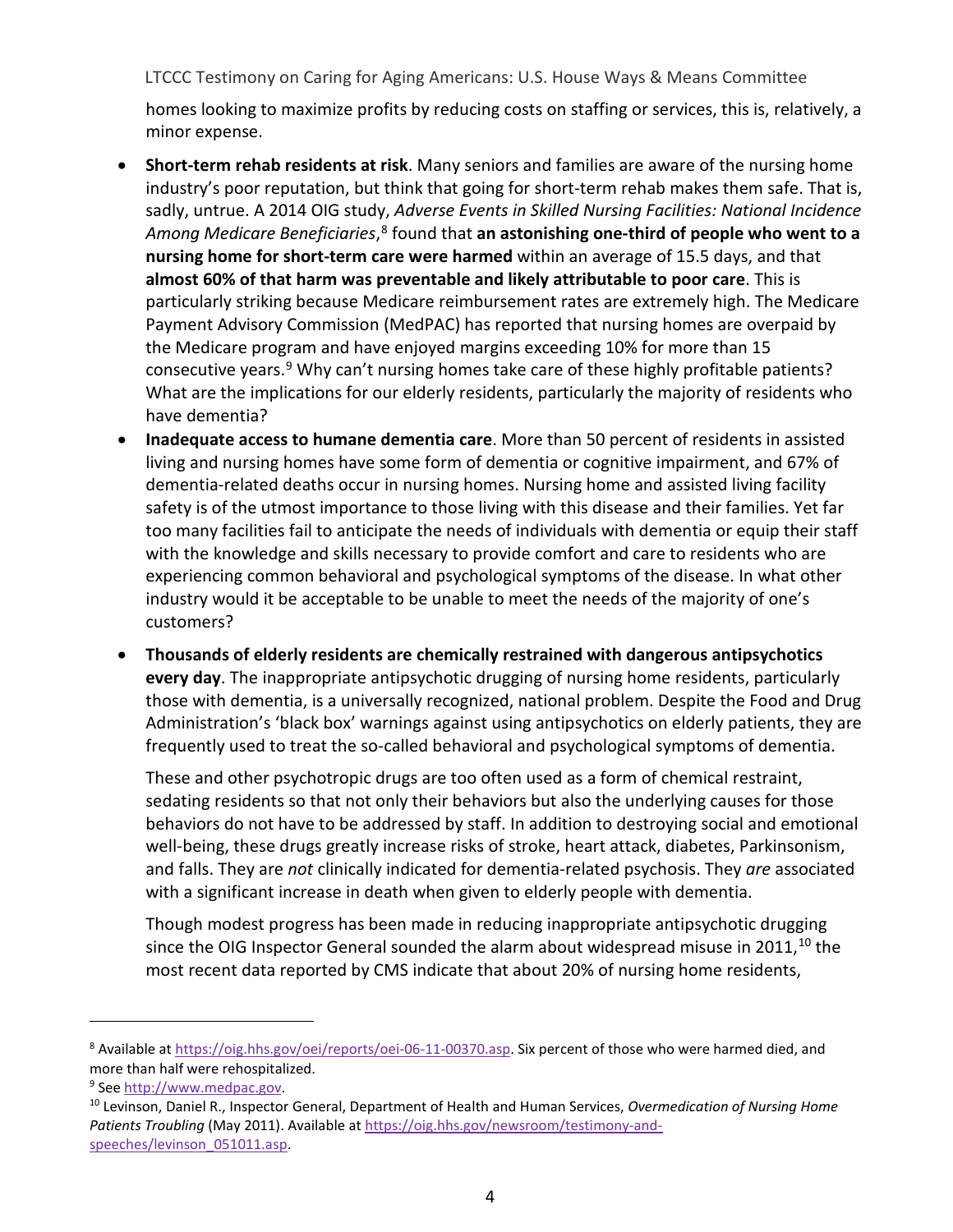approximately 260,000 individuals, are still receiving these drugs today.  $11$  This drugging is, in fact, so extensive and egregious that it puts the United States in violation of both federal requirements as well as international conventions and covenants on torture and cruel, inhuman, or degrading treatment or punishment.<sup>[12](#page-4-1)</sup>

As noted in the Human Rights Watch report, *"They Want Docile": How Nursing Homes in the United States Overmedicate People with Dementia*,

In an average week, nursing facilities in the United States administer antipsychotic drugs to over 179,000 people who do not have diagnoses for which the drugs are approved. **The drugs are often given without free and informed consent**, which requires a decision based on a discussion of the purpose, risks, benefits, and alternatives to the medical intervention as well as the absence of pressure or coercion in making the decision. Most of these individuals—like most people in nursing homes—have Alzheimer's disease or another form of dementia. According to US Government Accountability Office (GAO) analysis, facilities often use the drugs to control common symptoms of the disease.

- - -

**The drugs' sedative effect, rather than any anticipated medical benefit, too often drives the high prevalence of use in people with dementia**. Antipsychotic drugs alter consciousness and can adversely affect an individual's ability to interact with others. They can also **make it easier for understaffed facilities, with direct care workers inadequately trained in dementia care, to manage the people who live there. In many facilities, inadequate staff numbers and training make it nearly impossible to take an individualized, comprehensive approach to care**. Many nursing facilities have staffing levels well below what experts consider the minimum needed to provide appropriate care.<sup>[13](#page-4-2)</sup> [Emphases added.]

<span id="page-4-0"></span> $11$  The most recent non-risk-adjusted antipsychotic drugging data made publicly available by CMS are from 2018Q3. Since that time, CMS has failed to respond to FOIA requests for these data, though it is widely acknowledged that the riskadjusted data do not address growing concerns that nursing homes are giving elderly residents diagnoses of schizophrenia (one of the conditions that CMS considers when risk-adjusting the drugging rates for potentially appropriate uses) in order to use these drugs with impunity. Importantly, the risk-adjusted data that CMS does release have indicated that drugging rates have leveled off and may actually be increasing. In addition, it is important to note that these rates do not include the numbers of residents who are administered other inappropriate psychotropic drugs as a form of chemical restraint.

<span id="page-4-1"></span><sup>12</sup> *Protecting Nursing Home Residents From Chemical Restraints: Action is Needed to Reduce & Eliminate Widespread Inappropriate Antipsychotic Drugging*, Submission to the United Nations Human Rights Review of the United States, LTCCC (April 2015). Available at [http://nursinghome411.org/ltccc-submission-to-the-united-nations-human-rights-review](http://nursinghome411.org/ltccc-submission-to-the-united-nations-human-rights-review-of-the-united-states/)[of-the-united-states/.](http://nursinghome411.org/ltccc-submission-to-the-united-nations-human-rights-review-of-the-united-states/) *See*, also, *Mid-Term Report: The Inappropriate Use of Antipsychotic Drugs Among Nursing Home Residents Continues to be Widespread and Immediate Action is Still Needed to Protect Residents from Chemical Restraints*, Submission to the United Nations Universal Periodic Review of

United States of America, Second Cycle, Twenty Second Session of the UPR Human Rights Council, LTCCC (April 2018). Available at [https://nursinghome411.org/ltccc-mid-term-report-to-united-nations-u-s-nursing-home-antipsychotic-](https://nursinghome411.org/ltccc-mid-term-report-to-united-nations-u-s-nursing-home-antipsychotic-drugging/)

<span id="page-4-2"></span>[drugging/.](https://nursinghome411.org/ltccc-mid-term-report-to-united-nations-u-s-nursing-home-antipsychotic-drugging/)<br><sup>13</sup> The full report is available at [https://www.hrw.org/report/2018/02/05/they-want-docile/how-nursing-homes-united](https://www.hrw.org/report/2018/02/05/they-want-docile/how-nursing-homes-united-states-overmedicate-people-dementia)[states-overmedicate-people-dementia.](https://www.hrw.org/report/2018/02/05/they-want-docile/how-nursing-homes-united-states-overmedicate-people-dementia) As the Human Rights Watch notes, "This report is especially relevant at this time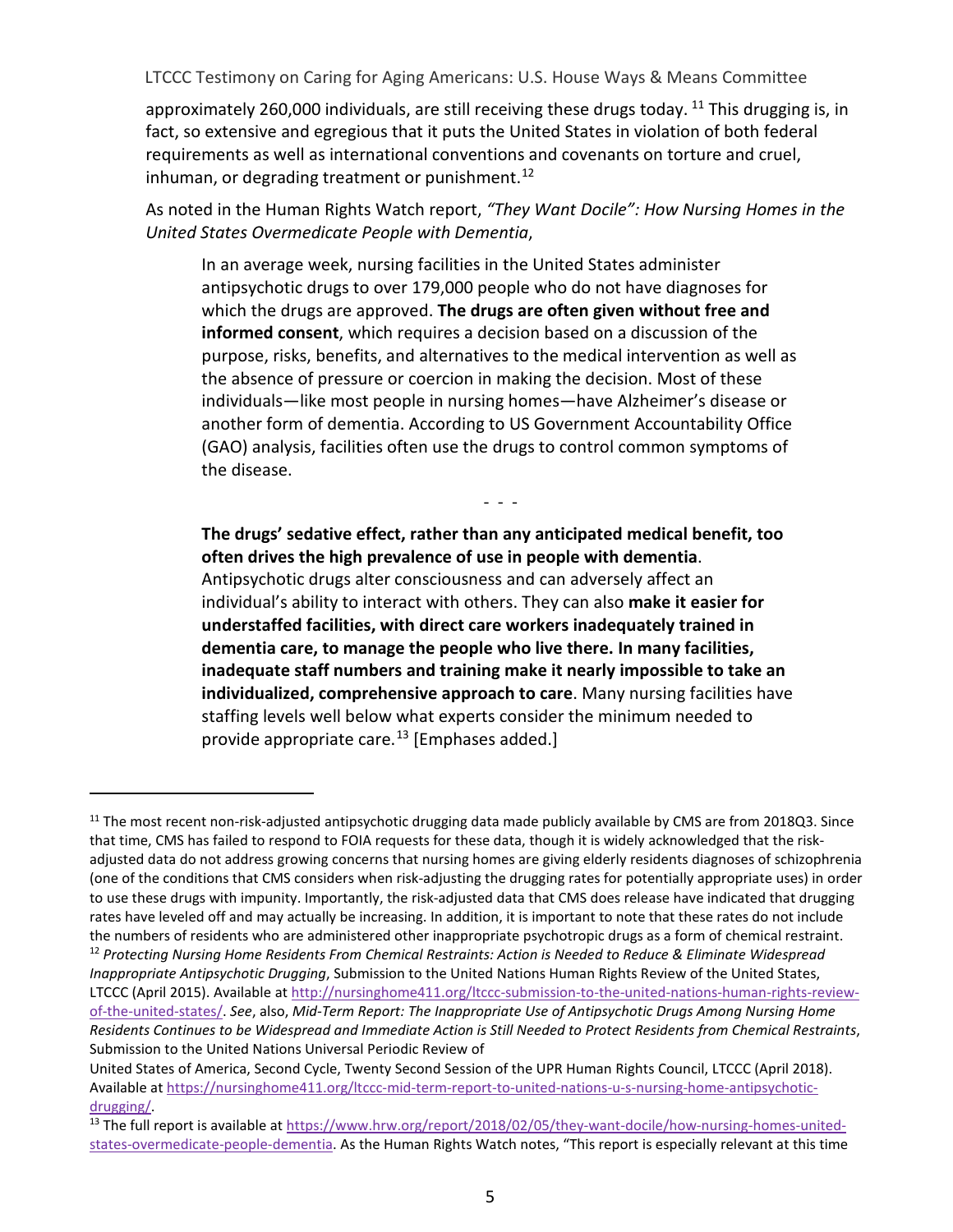• **Hundreds of thousands die every year from infections**. The failure to take often basic steps to prevent and control infections is an appalling problem in our nation's nursing homes. According to the CDC, a shocking "1 to 3 million serious infections occur every year in these [LTC] facilities. … Infections are a major cause of hospitalization and death; as many as 380,000 people die of the infections in LTCFs every year."[14](#page-5-0)

Sadly, under the Trump Administration, CMS has proposed reducing – rather than bolstering – infection control protections for nursing homes, as part of its effort to reduce so-called burdens for the nursing home industry, which (as noted earlier) it publicly refers to as its "customers."[15](#page-5-1)

# **IV. These Are Not Abstract Problems**

 $\overline{a}$ 

Avoidable pain, degrading conditions, and substandard care are a part of hundreds of thousands of nursing home residents' lives every day. This now includes Holocaust survivors, veterans who have fought for our country, our mothers and our fathers. Too frequently, we hear from people who saw their loved ones suffer and, sometimes worse, the stories of the 25% of residents who do not have a regular visitor, and who rely on their state and country to protect them.

- **Abject neglect**. A family member reported to us that her mother had symptoms of a heart attack. Though the nursing home said they would respond immediately, her mother was not seen by a doctor for two days. Her mother died.
- **Trapped in a nursing home**. We recently spoke to a senior citizen who wound up in a nursing home after a stroke, and is struggling to get the therapy services she needs to go home. "I got sick nine years ago and the government put me in prison, here, and now I cannot get out." Can you imagine living somewhere for nine years and feeling like you are in prison and that it's because you were sick?
- **Maggot infestation**. Inadequate housekeeping and maintenance resulted in a maggot infestation on resident's scrotum. The state survey agency identified this as "no harm."[16](#page-5-2)
- **Living – and dying – in pain**. Basic palliative care (freedom from pain) and hospice care (the chance to die in comfort with dignity) are increasingly out of reach for too many of our seniors because their facilities put profit first. A hospital representative informed us that he did not want to send patients to a local nursing home because the administrator of the nursing home had told him "I don't get paid to allow residents to die with dignity."
- **Rose's story: living with dementia**. Rose is a woman in her 80s. When she entered the nursing home near her family, she was in the early stages of dementia but was highly

because the US is aging rapidly. Most of the people in the nursing facilities Human Rights Watch visited are over the age of 65. Older people now account for one in seven Americans, almost 50 million people. The number of older Americans is expected to double by 2060. The number of Americans with Alzheimer's disease, the most common form of dementia, is expected to increase from 5 million today to 15 million in 2050. The system of long-term care services and supports will have to meet the needs—and respect the rights—of this growing population in coming years."

<span id="page-5-0"></span><sup>14</sup> [https://www.cdc.gov/longtermcare/index.html.](https://www.cdc.gov/longtermcare/index.html) Note: this includes both nursing homes and assisted living.

<span id="page-5-1"></span><sup>15</sup> For the proposed rule, *see* Requirements for Long-Term Care Facilities: Regulatory Provisions to Promote Program Efficiency and Transparency, CMS-3347-P, available at [https://www.regulations.gov/docket?D=CMS-2019-0105.](https://www.regulations.gov/docket?D=CMS-2019-0105)<br><sup>16</sup> Statement of Deficiencies for Alden Town Manor Rehab & HCC, CMS (Oct. 31, 2017),

<span id="page-5-2"></span>[https://www.medicare.gov/nursinghomecompare/InspectionReportDetail.aspx?ID=145736&SURVEYDATE=10/31/2017&I](https://www.medicare.gov/nursinghomecompare/InspectionReportDetail.aspx?ID=145736&SURVEYDATE=10/31/2017&INSPTYPE=CMPL&profTab=1&state=IL&lat=0&lng=0&name=ALDEN%2520TOWN%2520MANOR%2520REHAB%2520%2526%2520HCC&Distn=0.0) [NSPTYPE=CMPL&profTab=1&state=IL&lat=0&lng=0&name=ALDEN%2520TOWN%2520MANOR%2520REHAB%2520%2526](https://www.medicare.gov/nursinghomecompare/InspectionReportDetail.aspx?ID=145736&SURVEYDATE=10/31/2017&INSPTYPE=CMPL&profTab=1&state=IL&lat=0&lng=0&name=ALDEN%2520TOWN%2520MANOR%2520REHAB%2520%2526%2520HCC&Distn=0.0) [%2520HCC&Distn=0.0.](https://www.medicare.gov/nursinghomecompare/InspectionReportDetail.aspx?ID=145736&SURVEYDATE=10/31/2017&INSPTYPE=CMPL&profTab=1&state=IL&lat=0&lng=0&name=ALDEN%2520TOWN%2520MANOR%2520REHAB%2520%2526%2520HCC&Distn=0.0)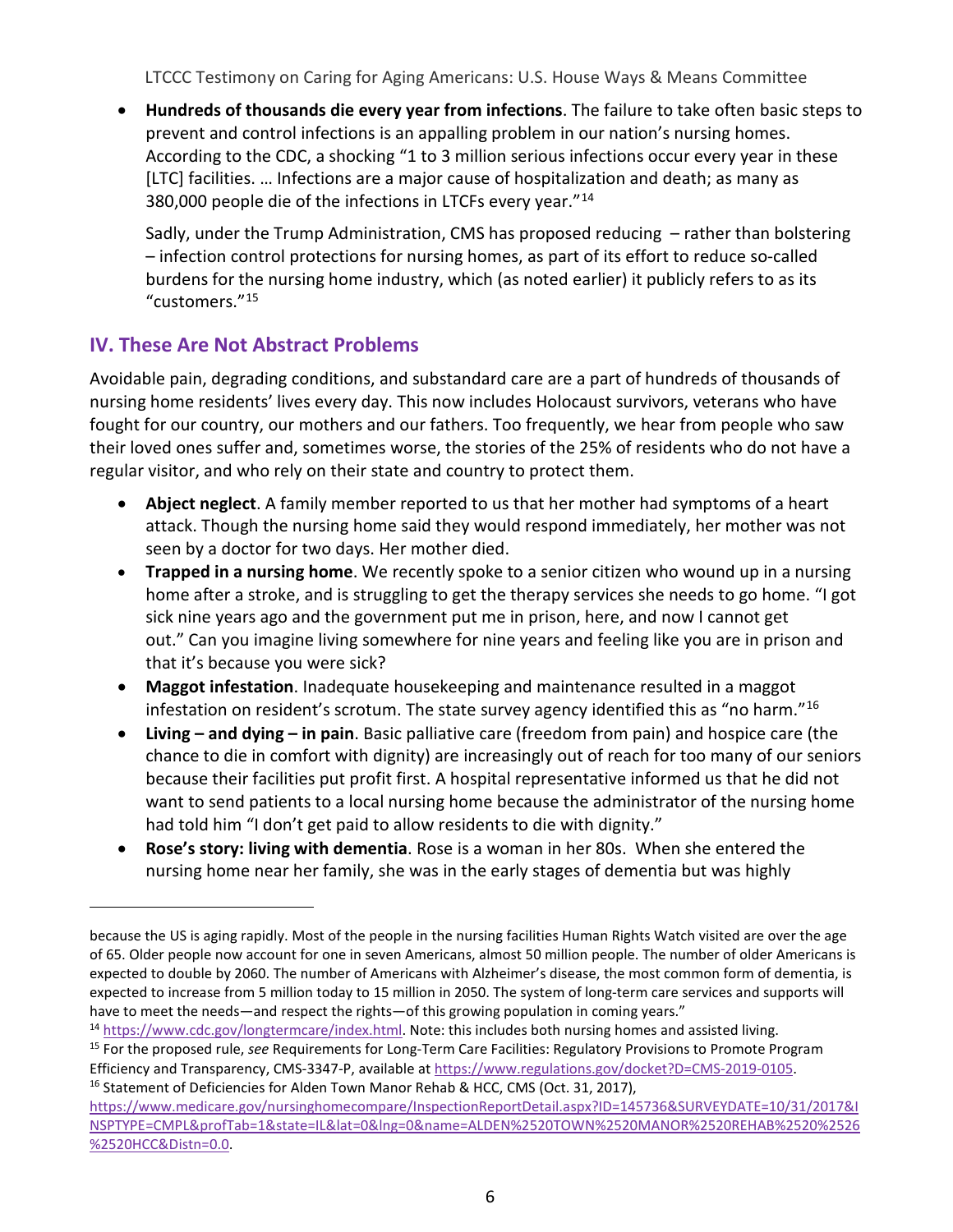functional and interested in the world around her. Before she went to the nursing home this might indicate that Rose is a social person, but in the facility she was identified as a "wanderer." Rather than being assisted in acclimating to her new environment in an appropriate way, Rose was given antipsychotic drugs to stop her wandering. She was chemically restrained.

While being given these drugs Rose rapidly declined in health. Her granddaughter thought that this was the result of increasing dementia, and did not even know that her grandmother was being given powerful antipsychotics until she requested that the home conduct a medical evaluation so that they could move Rose to another facility.

Since she left that nursing home, Rose's granddaughter has helped to ensure that her grandmother was taken off the antipsychotics. Though she still has dementia, Rose has regained significant mental functioning and quality of life. The painful bed sores that she acquired while on the drugs have been treated. Unfortunately, she now suffers from permanent movement disorders, a problem associated with antipsychotic drugging, and can no longer walk on her own. Nobody will ever have to worry about Rose "wandering" again.

# **V. Money is** *NOT* **the Problem**

Nursing homes are paid to provide a professional level of care and services via a system that financially accounts for the varying needs of residents, geographical differences, etc…. Nevertheless, and despite a growing for-profit sector of the industry – the nursing home industry and its multimillion dollar lobby associations have claimed for decades that they don't receive sufficient money to provide better care and life with dignity.

Of course, LTCCC supports funding for sufficient resident services and staffing (including payment of decent wages). However, we believe that **threatening the well-being of vulnerable residents and essentially holding them hostage to demands for more money is nothing short of reprehensible**.

In fact…

- **There is virtually no accountability for how money received to provide care is actually spent by nursing homes**. For example, residents are required to be served palatable, nutritional food. Yet inappropriate and sometimes dangerous dining services are a widespread problem, and too many nursing homes spend just a few dollars a day per resident on food.<sup>[17](#page-6-0)</sup>
- **There is no limit on the amount nursing homes spend on administrative expenses**. A nursing home administrator can make \$100,000 per year or over a million. There is nothing to stop a nursing home from paying exorbitant salaries and benefits to senior administrative staff and then claim that it is "losing money."
- **There is no limit on self**-**dealing**. As *The New York Times* uncovered last year, "Care Suffers as More Nursing Homes Feed Money Into Corporate Webs.["18](#page-6-1) Too many nursing homes are

<span id="page-6-0"></span><sup>&</sup>lt;sup>17</sup> Lundstrom, Marjie, "Bugs, Mold and Unwashed Hands: Rampant Safety Violations in Nursing Home Kitchens Endanger Residents," *FairWarning* (October2019). Available at [https://www.fairwarning.org/2019/10/safety-violations-in-nursing-](https://www.fairwarning.org/2019/10/safety-violations-in-nursing-home/)

<span id="page-6-1"></span>[home/.](https://www.fairwarning.org/2019/10/safety-violations-in-nursing-home/)<br><sup>18</sup> Rau, Jordan (January 2018). Available a[t https://www.nytimes.com/2018/01/02/business/nursing-homes-care](https://www.nytimes.com/2018/01/02/business/nursing-homes-care-corporate.html)[corporate.html.](https://www.nytimes.com/2018/01/02/business/nursing-homes-care-corporate.html)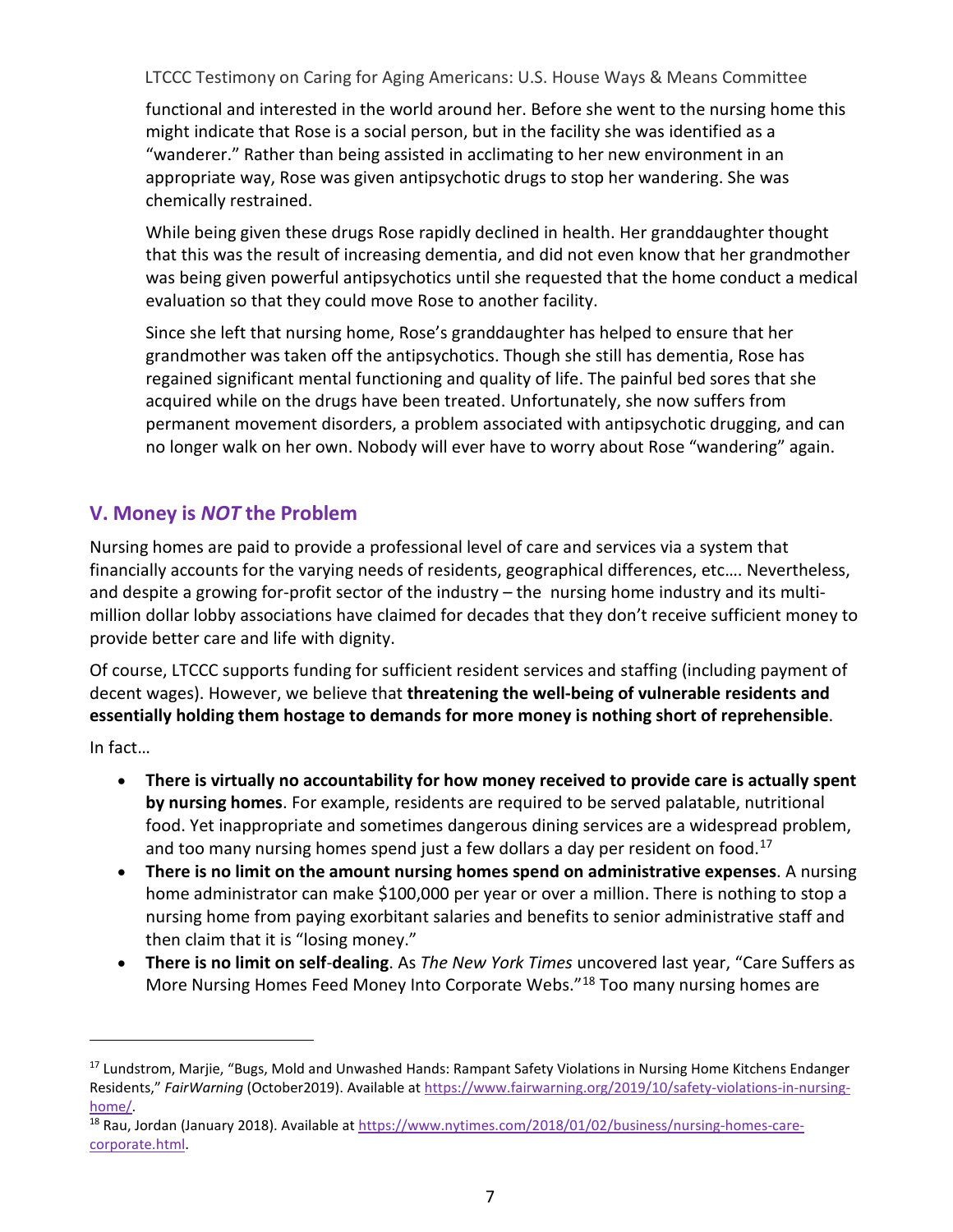contracting with companies that they own for everything from basic services to renting the property on which the nursing home itself sits. They can pay themselves any amount that they like, and then claim that they have "razor-thin margins" or are losing money.

- **The nursing home industry has had double digit Medicare profits for the past 17+ years**. As noted earlier, MedPAC, which advises Congress on Medicare, called for reducing Medicare payments to U.S. nursing homes by \$2 billion this year due to the high profit margins. According to MedPAC's principal policy analyst, "[f]or efficient providers, those with relatively low cost and high quality, the average Medicare margin was 18%, further evidence that Medicare overpays for SNF [skilled nursing facility] care."
- **The nursing home industry (especially the for-profit sector) is booming**. For-profit providers are buying up nursing homes nationwide. Would companies and investment trusts be buying nursing homes if they were truly money losers? Recent national reports have boasted of one chain's nursing homes more than doubling in value and another company's earnings growing by close to 20% since last year.<sup>[19](#page-7-0)</sup>
- **The nursing home industry is gearing up to save millions of dollars under the new federal payment system**. Due at least in part to excessive gaming of the existing Medicare reimbursement system, CMS launched a new payment system last month which the nursing home industry is already leveraging to maximize profits and reduce costs. Again, the lack of accountability for providing decent care and humane conditions allows nursing home to chase profits by cutting staff and services to residents with relatively unbridled impunity.<sup>[20](#page-7-1)</sup>

## **VI. Recommendations**

- **Enforcement of minimum standards is needed**. We must address the disconnect between the promise of the Nursing Home Reform Law and reality: neither the state agencies nor CMS are fulfilling their mission to protect residents and the integrity of the Medicare and Medicaid programs.
- **Hold the line** against current efforts to undermine regulatory minimum standards and reduce the already low frequency of nursing home inspections. Residents' lives – and families' peace of mind – depend on it.
- **Codify federal minimum staffing standards**. The widespread failure to provide sufficient care staff – universally recognized for decades – is a national disgrace. We have known since 2001 that at least 4.1 hours of care staff per resident per day is needed to prevent poor clinical outcomes.
- **Establish a medical loss ratio for nursing homes**. American families and taxpayers have a right to know that a reasonable percent of the public funds that nursing homes receive to provide care to vulnerable seniors is actually going towards that care, and not being siphoned off into uncapped profits, unrestricted administrative expenses, or – as frequently happens – unlimited, unaudited related-party transactions.

<span id="page-7-0"></span><sup>19</sup> See, for example, Brown, Danielle, "Ensign execs tout 'extraordinary' third quarter results," *McKnight's Long-Term Care News* (October 2019). Available a[t https://www.mcknights.com/news/ensign-execs-tout-extraordinary-third-quarter-](https://www.mcknights.com/news/ensign-execs-tout-extraordinary-third-quarter-results/)

<span id="page-7-1"></span>[results/.](https://www.mcknights.com/news/ensign-execs-tout-extraordinary-third-quarter-results/)<br><sup>20</sup> See, for example, Spanko, Alex, "PDPM Therapy Changes, Staff Reductions to Bring Genesis \$30M in Annual Savings," Skilled Nursing News (November 2019). Available a[t https://skillednursingnews.com/2019/11/therapy-changes-staff](https://skillednursingnews.com/2019/11/therapy-changes-staff-reductions-to-bring-30m-in-savings-per-year-for-genesis/)[reductions-to-bring-30m-in-savings-per-year-for-genesis/.](https://skillednursingnews.com/2019/11/therapy-changes-staff-reductions-to-bring-30m-in-savings-per-year-for-genesis/)